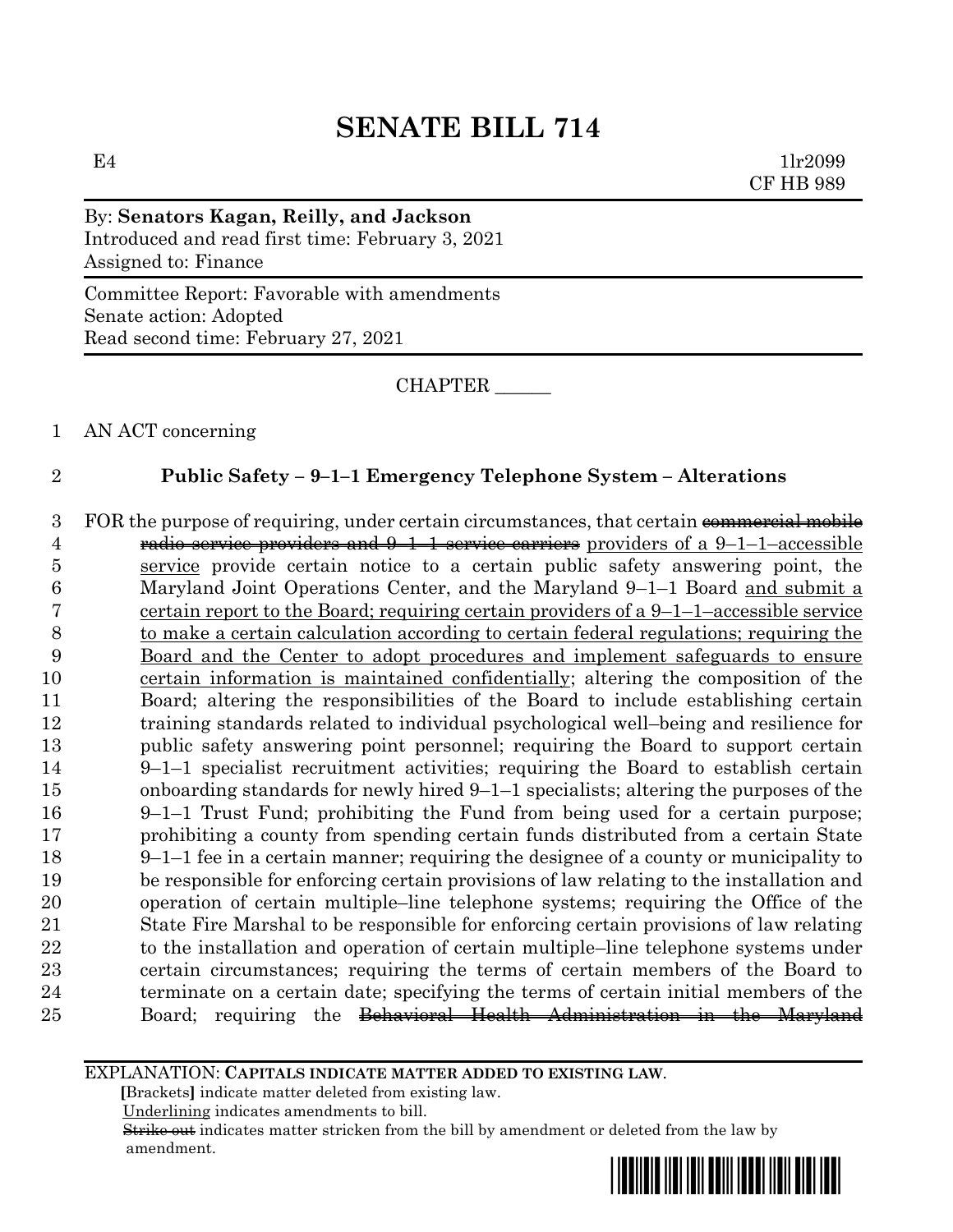1 Department of Health University System of Maryland, in consultation with the Workers' Compensation Commission and the Board, to conduct a certain study; 3 requiring the Department University System of Maryland, on or before a certain date, to report its findings and recommendations to the Governor, the Board, the Commission to Advance Next Generation 9–1–1 Across Maryland, and the General Assembly; requiring the Board to report certain information to the General Assembly on or before a certain date; repealing an obsolete provision of law; making a certain stylistic change; and generally relating to 9–1–1 emergency telephone systems.

BY repealing and reenacting, without amendments,

- Article Public Safety
- Section 1–301(a), (c), (d), (l), (m), and (t), 1–305(a), 1–306(a), and 1–308(a)
- Annotated Code of Maryland
- (2018 Replacement Volume and 2020 Supplement)
- BY adding to
- Article Public Safety
- Section 1–304.3 and 1–306(b)(17)
- Annotated Code of Maryland
- (2018 Replacement Volume and 2020 Supplement)
- BY repealing and reenacting, with amendments,
- Article Public Safety
- Section 1–305(b), 1–306(b)(15) and (16) and (e), 1–308(b), 1–309(c), 1–312(a), and 1–314
- Annotated Code of Maryland
- (2018 Replacement Volume and 2020 Supplement)

 SECTION 1. BE IT ENACTED BY THE GENERAL ASSEMBLY OF MARYLAND, That the Laws of Maryland read as follows:

- **Article – Public Safety**
- 1–301.

(a) In this subtitle the following words have the meanings indicated.

 (c) "Commercial mobile radio service" or "CMRS" means mobile telecommunications service that is:

 (1) provided for profit with the intent of receiving compensation or monetary gain;

- (2) an interconnected, two–way voice service; and
- (3) available to the public.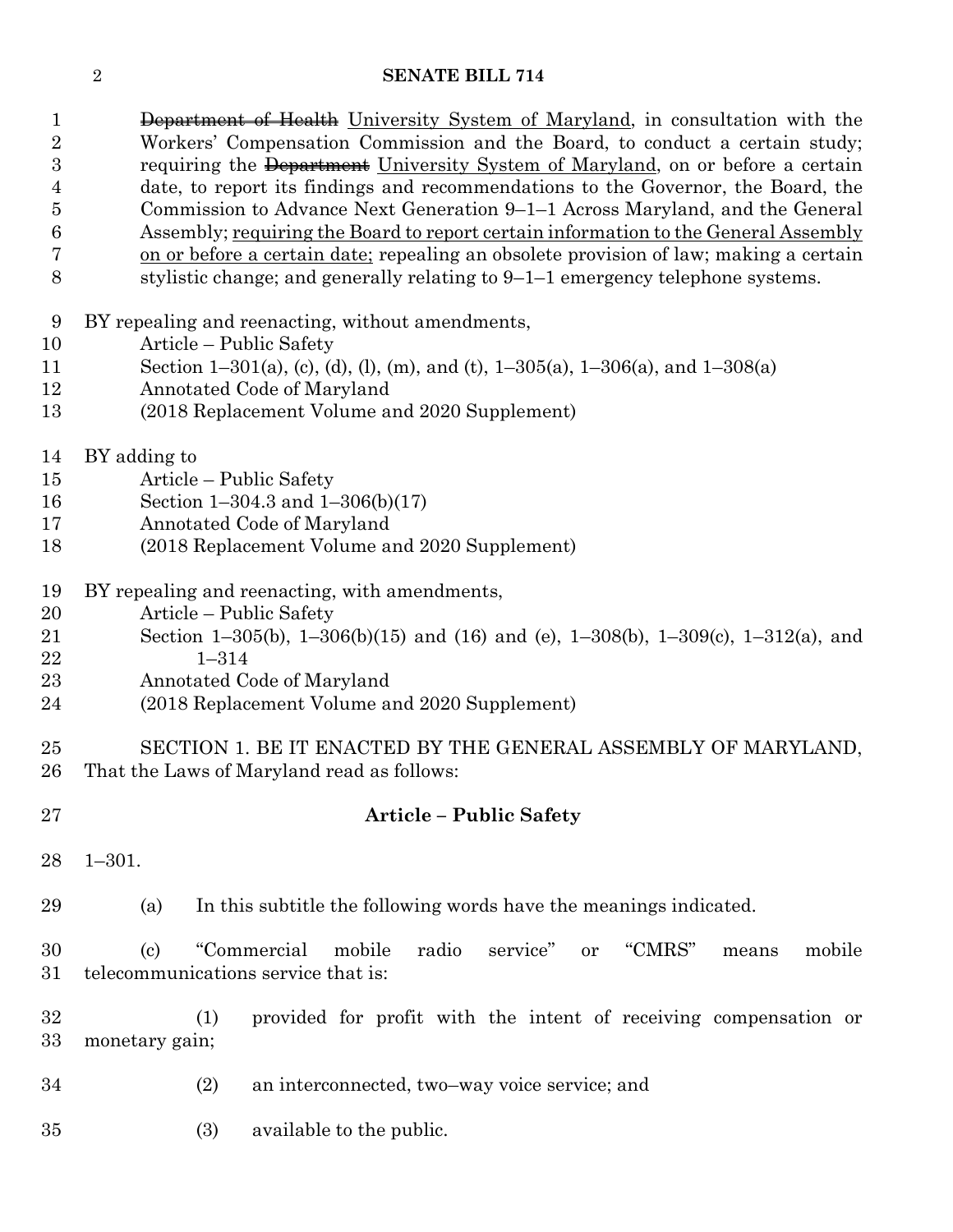(d) "Commercial mobile radio service provider" or "CMRS provider" means a person authorized by the Federal Communications Commission to provide CMRS in the State.

 (l) "9–1–1–accessible service" means telephone service or another communications service that connects an individual dialing the digits 9–1–1 to an established public safety answering point.

- (m) (1) "9–1–1 service carrier" means a provider of CMRS or other 9–1–1–accessible service.
- (2) "9–1–1 service carrier" does not include a telephone company.
- (t) "Public safety answering point" means a communications facility that:
- 11 (1) is operated on a 24-hour basis;
- (2) first receives 9–1–1 requests for emergency services in a 9–1–1 service area; and
- (3) as appropriate:
- (i) dispatches public safety services directly;
- (ii) transmits incident data to appropriate public safety agencies within the State for the dispatch of public safety services; or

 (iii) transfers 9–1–1 requests for emergency services or transmits incident data to:

- 1. an appropriate federal emergency communication center responsible for the delivery of public safety services on a federal campus or federal reservation; or
- 2. an appropriate public safety answering point located within or outside the State.
- **1–304.3.**

 **(A) IN SUBJECT TO SUBSECTIONS (B) AND (C) OF THIS SECTION, IN THE EVENT OF A PARTIAL OR TOTAL SINGLE COUNTY OR MULTICOUNTY 9–1–1–ACCESSIBLE SERVICE OUTAGE LASTING MORE THAN 30 MINUTES AND AFFECTING MORE THAN 600,000 USER MINUTES, A CMRS PROVIDER OR 9–1–1 SERVICE CARRIER PROVIDER OF A 9–1–1–ACCESSIBLE SERVICE, OTHER THAN A RESELLER, SHALL:**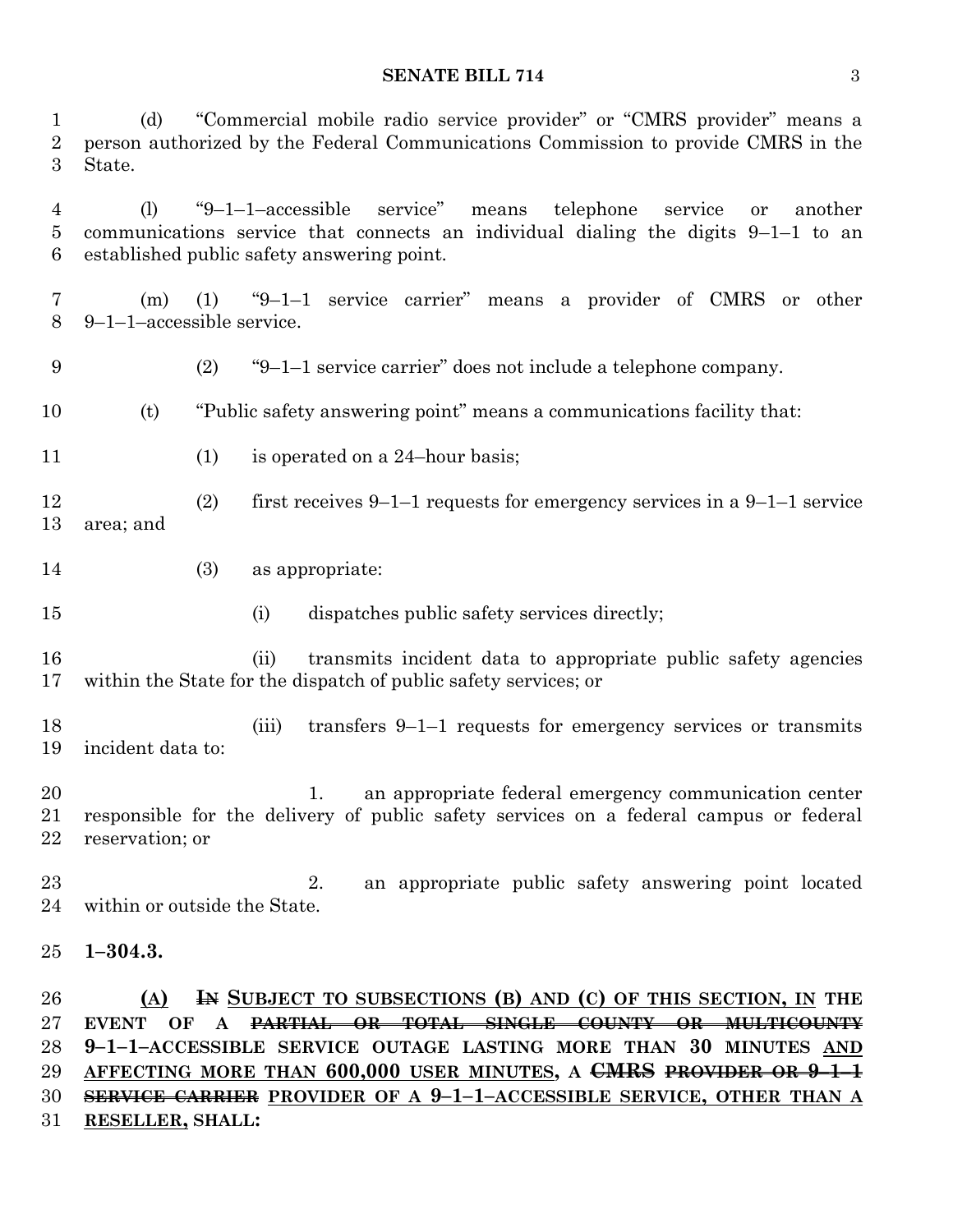**(1) AS SOON AS PRACTICABLE, NOTIFY ANY AFFECTED PUBLIC SAFETY ANSWERING POINT AND THE MARYLAND JOINT OPERATIONS CENTER OF THE 9–1–1–ACCESSIBLE SERVICE OUTAGE OCCURRING ON THE PROVIDER'S OR CARRIER'S NETWORK; AND**

 **(2) IN ADVANCE OF THE NEXT SCHEDULED MEETING OF THE BOARD, NOTIFY THE BOARD OF ANY 9–1–1–ACCESSIBLE SERVICE OUTAGE OCCURRING ON THE PROVIDER'S OR CARRIER'S NETWORK; AND**

# **(3) AT THE NEXT SCHEDULED MEETING OF THE BOARD, SUBMIT TO THE BOARD A REPORT DETAILING THE 9–1–1–ACCESSIBLE SERVICE OUTAGE OCCURRING ON THE PROVIDER'S NETWORK.**

 **(B) A PROVIDER OF A 9–1–1–ACCESSIBLE SERVICE SHALL CALCULATE USER MINUTES UNDER THIS SECTION IN ACCORDANCE WITH THE APPLICABLE REGULATIONS OF THE FEDERAL COMMUNICATIONS COMMISSION.**

# **(C) THE BOARD AND THE MARYLAND JOINT OPERATIONS CENTER SHALL ADOPT PROCEDURES AND IMPLEMENT SAFEGUARDS TO ENSURE THAT SENSITIVE INFORMATION SUBMITTED BY A PROVIDER OF A 9–1–1–ACCESSIBLE SERVICE UNDER THIS SECTION IS MAINTAINED CONFIDENTIALLY.**

## 1–305.

 (a) There is a Maryland 9–1–1 Board in the Department of Public Safety and Correctional Services.

(b) (1) The Board consists of **[**17**] 24** members.

(2) Of the **[**17**] 24** members:

 (i) one **NONVOTING** member shall represent a telephone company operating in the State;

 (ii) one **NONVOTING** member shall represent the wireless telephone industry in the State;

# **(III) ONE NONVOTING MEMBER SHALL REPRESENT THE MARYLAND EMERGENCY MANAGEMENT AGENCY;**

 **[**(iii)**] (IV)** one member shall represent the Maryland Institute for Emergency Medical Services Systems;

 **[**(iv)**] (V)** one member shall represent the Department of State Police;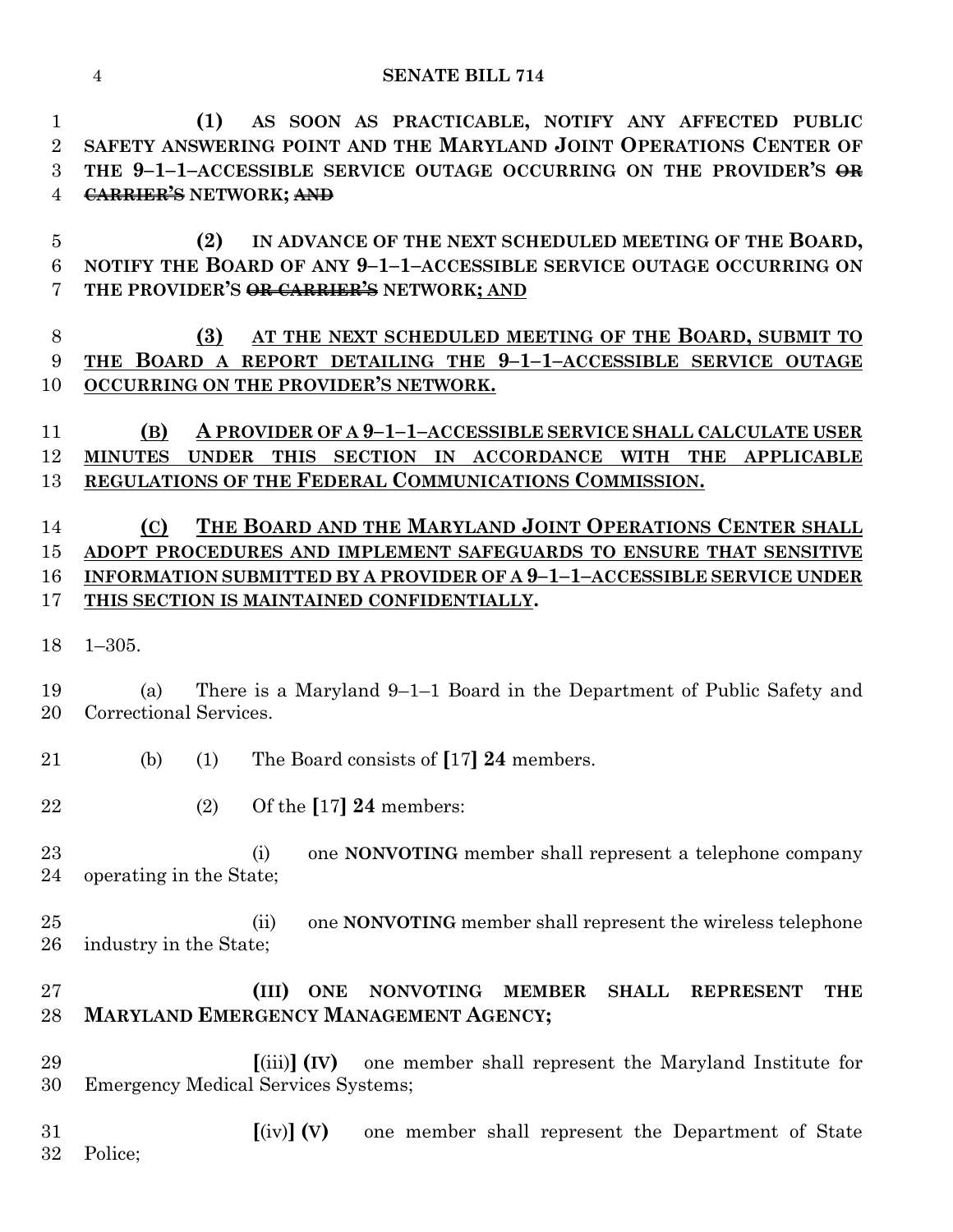**[**(v)**] (VI)** one member shall represent the Public Service Commission; **[**(vi)**] (VII)** one member shall represent the Association of Public–Safety Communications Officials International, Inc.; **[**(vii)**] (VIII)** two members shall represent county fire services in the State, with one member representing career fire services and one member representing volunteer fire services; **[**(viii)**] (IX)** one member shall represent **[**police services**] LAW ENFORCEMENT** in the State; **[**(ix)**] (X) [**two members**] ONE MEMBER** shall represent emergency management services in the State; **[**(x) one member shall represent a county with a population of 200,000 or more; (xi) one member shall represent a county with a population of less than 200,000;**] (XI) ONE MEMBER SHALL REPRESENT 9–1–1 SPECIALISTS; (XII) ONE MEMBER SHALL BE APPOINTED BY THE SECRETARY OF DISABILITIES AND REPRESENT INDIVIDUALS WITH ACCESSIBILITY NEEDS; (XIII) ONE MEMBER SHALL REPRESENT THE EMERGENCY COMMUNICATIONS COMMITTEE OF THE MARYLAND ASSOCIATION OF COUNTIES; (XIV) ONE MEMBER SHALL REPRESENT DIRECTORS OF PUBLIC SAFETY ANSWERING POINTS FOR ALLEGANY COUNTY, GARRETT COUNTY, AND WASHINGTON COUNTY; (XV) ONE MEMBER SHALL REPRESENT DIRECTORS OF PUBLIC SAFETY ANSWERING POINTS FOR CALVERT COUNTY, CHARLES COUNTY, FREDERICK COUNTY, MONTGOMERY COUNTY, PRINCE GEORGE'S COUNTY, AND ST. MARY'S COUNTY; (XVI) ONE MEMBER SHALL REPRESENT DIRECTORS OF PUBLIC SAFETY ANSWERING POINTS FOR ANNE ARUNDEL COUNTY, BALTIMORE CITY, BALTIMORE COUNTY, CARROLL COUNTY, HARFORD COUNTY, AND HOWARD** 

**COUNTY;**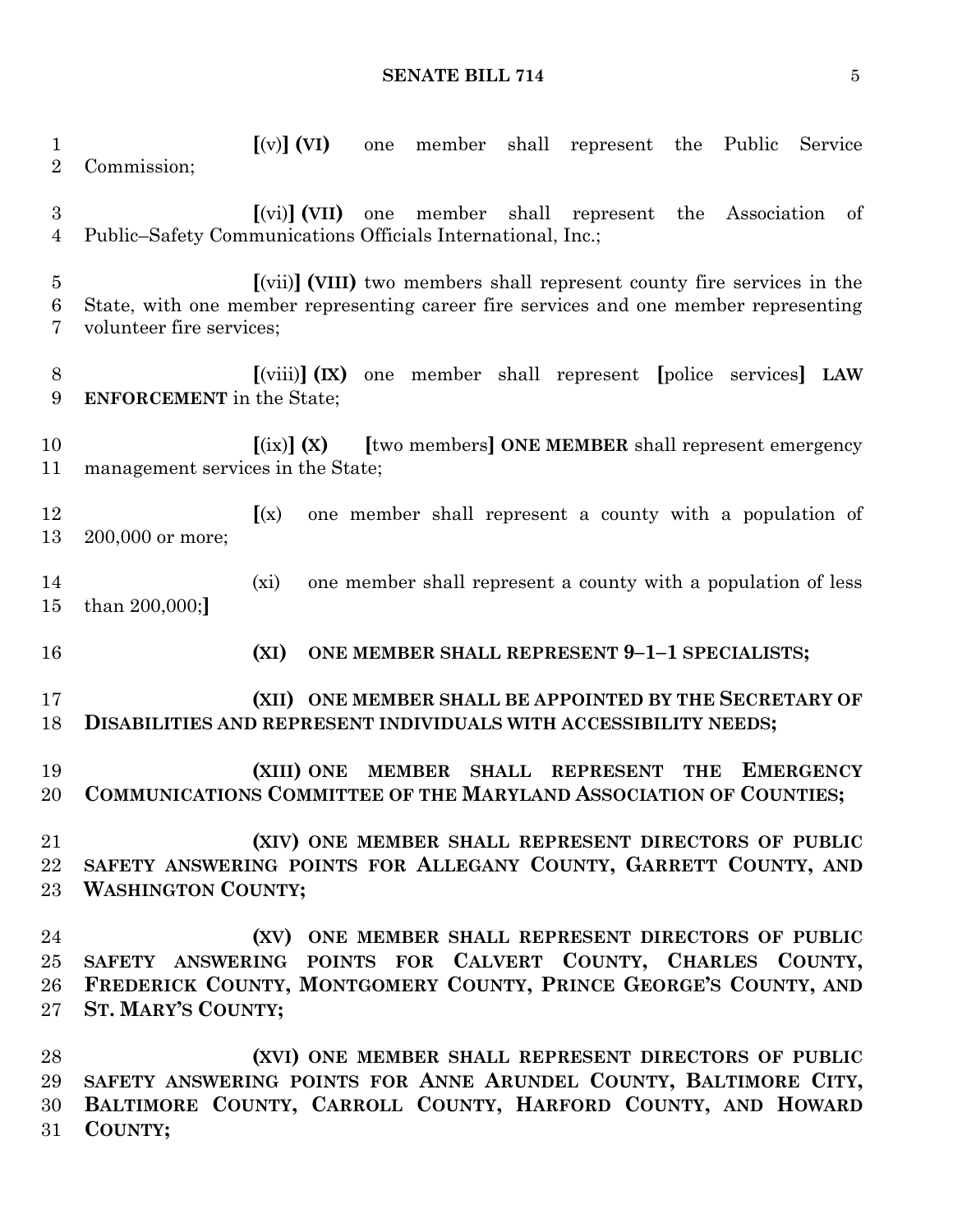**(XVII)ONE MEMBER SHALL REPRESENT DIRECTORS OF PUBLIC SAFETY ANSWERING POINTS FOR CAROLINE COUNTY, CECIL COUNTY, DORCHESTER COUNTY, KENT COUNTY, QUEEN ANNE'S COUNTY, SOMERSET COUNTY, TALBOT COUNTY, WICOMICO COUNTY, AND WORCESTER COUNTY;**

 **(XVIII) ONE MEMBER SHALL REPRESENT THE CYBERSECURITY SYSTEMS IN THE STATE, PARTICULARLY IN THE FIELD OF EMERGENCY COMMUNICATION NETWORKS;**

 **(XIX) ONE MEMBER SHALL REPRESENT A COUNTY FINANCE OFFICE IN THE STATE AND BE RECOMMENDED BY THE MARYLAND ASSOCIATION OF COUNTIES;**

 **[**(xii)**] (XX)** one member shall represent the Maryland chapter of the National Emergency Numbers Association;

 **[**(xiii)**] (XXI)** one member shall represent the geographical information systems in the State; and

**[**(xiv)**](XXII)**two members shall represent the public.

 (3) The Governor shall appoint the members with the advice and consent of the Senate.

1–306.

(a) The Board shall coordinate the enhancement of county 9–1–1 systems.

(b) The Board's responsibilities include:

 (15) establishing training standards for public safety answering point personnel based on national best practices, including training concerning Next Generation 9–1–1 topics **AND INDIVIDUAL PSYCHOLOGICAL WELL–BEING AND RESILIENCE**; **[**and**]**

 (16) establishing minimum standards for cybersecurity, oversight, and accountability of service level agreements between counties and core service providers of Next Generation 9–1–1 services**; AND**

 **(17) SUPPORTING 9–1–1 SPECIALIST RECRUITMENT ACTIVITIES CONSISTING OF:**

 **(I) A DATABASE THAT OFFERS INFORMATION ON RECRUITMENT GUIDANCE, BEST PRACTICES, AND STRATEGIES;**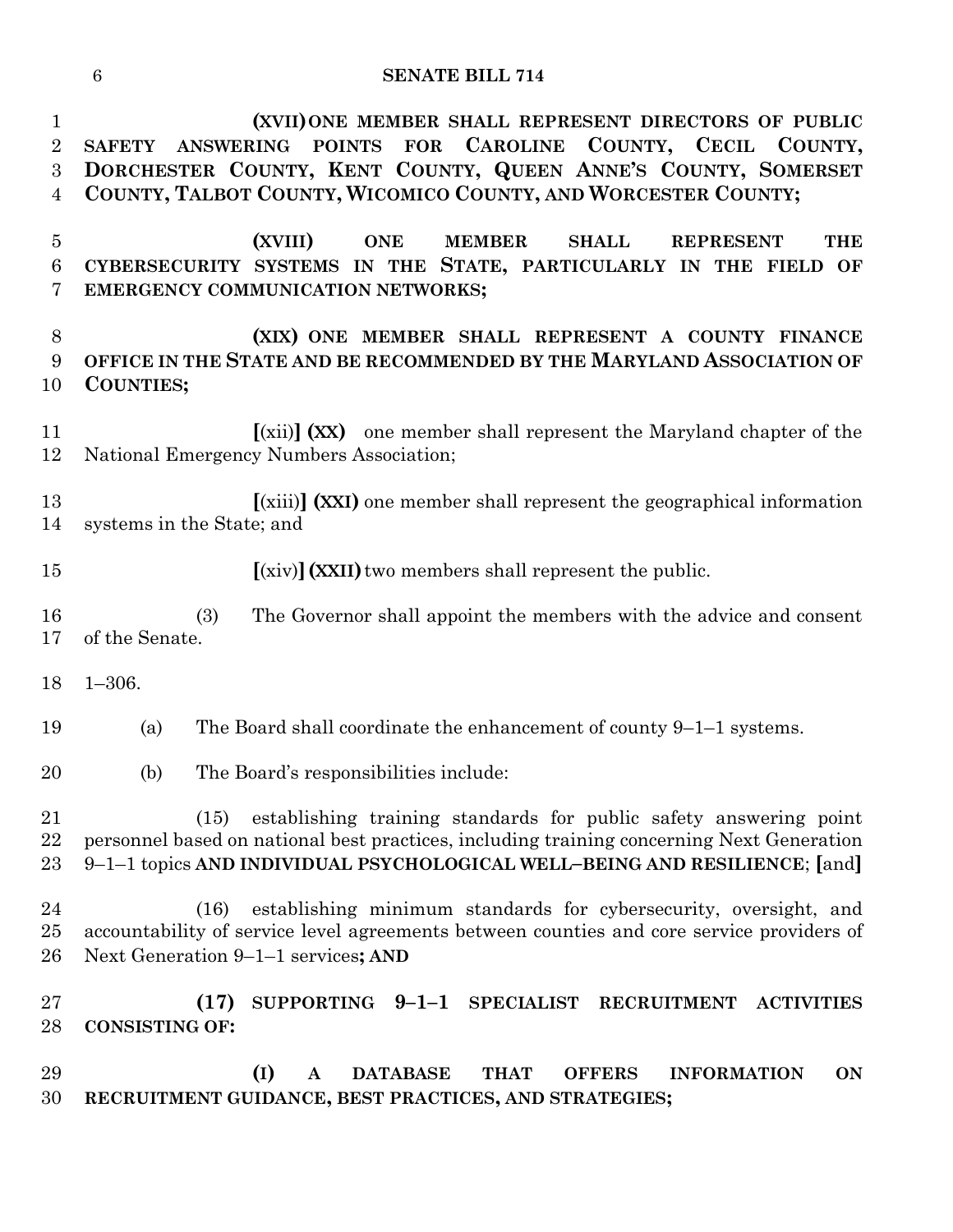| 1<br>$\overline{2}$                | (II)<br>RECRUITMENT PROJECTS, INCLUDING RECRUITMENT<br>PROJECTS DESIGNED TO REACH MINORITIES; AND                                                                                                                                                                                                                                                      |
|------------------------------------|--------------------------------------------------------------------------------------------------------------------------------------------------------------------------------------------------------------------------------------------------------------------------------------------------------------------------------------------------------|
| $\boldsymbol{3}$<br>$\overline{4}$ | (III)<br>A WEBSITE THAT CONTAINS LINKS TO JOB OPPORTUNITIES<br>THROUGHOUT THE STATE FOR 9-1-1 SPECIALISTS.                                                                                                                                                                                                                                             |
| 5<br>6<br>7                        | The standards established by the Board under subsection $(b)(15)$ of this<br>(e)<br>(1)<br>section shall include ONBOARDING STANDARDS FOR NEWLY HIRED 9-1-1<br><b>SPECIALISTS AND</b> minimum continuing education standards for $9-1-1$ specialists.                                                                                                  |
| 8<br>9<br>10<br>11                 | At least once each year, the Board shall provide for an audit of<br>(2)<br>(i)<br>each public safety answering point in order to ensure that $9-1-1$ specialists and other<br>personnel employed by the public safety answering point have satisfied the training<br>requirements established in accordance with subsection $(b)(15)$ of this section. |
| 12<br>13<br>14                     | The audit described under subparagraph (i) of this paragraph<br>(ii)<br>may be conducted concurrently with an inspection of the public safety answering point in<br>accordance with subsection $(b)(10)$ of this section.                                                                                                                              |
| 15                                 | $1 - 308.$                                                                                                                                                                                                                                                                                                                                             |
| 16                                 | There is a $9-1-1$ Trust Fund.<br>(a)                                                                                                                                                                                                                                                                                                                  |
| 17<br>18                           | Except as provided in paragraph (2) of this subsection and subject to $\S$<br>(1)<br>(b)<br>$1-309.1$ of this subtitle, the purposes of the $9-1-1$ Trust Fund are to:                                                                                                                                                                                 |
| 19                                 | (i)<br>reimburse counties for the cost of enhancing a $9-1-1$ system;                                                                                                                                                                                                                                                                                  |
| 20                                 | pay contractors in accordance with $\S 1-306(b)(12)$ of this subtitle; and<br>(ii)                                                                                                                                                                                                                                                                     |
| 21<br>$22\,$<br>$23\,$             | fund the coordinator position and staff to handle the increased duties<br>(iii)<br>related to wireless enhanced 9-1-1 service under $\S$ 1-305 of this subtitle, as an<br>administrative cost.                                                                                                                                                         |
| 24<br>$25\,$<br>26                 | Subject to paragraph (3) of this subsection [and beginning January 1,<br>(2)<br>2020], in addition to the purposes described under paragraph (1) of this subsection, the<br>purposes of the 9-1-1 Trust Fund include FUNDING:                                                                                                                          |
| $27\,$<br>28                       | [funding] the operation and maintenance of $9-1-1$ systems,<br>(i)<br>enhanced 9-1-1 systems, and Next Generation 9-1-1 services, including:                                                                                                                                                                                                           |
| 29<br>30                           | equipment and software utilized directly for providing<br>1.<br>$9-1-1$ services by a public safety answering point;                                                                                                                                                                                                                                   |
| 31<br>$32\,$                       | protocol systems and software utilized directly for<br>2.<br>providing 9-1-1 services by a public safety answering point;                                                                                                                                                                                                                              |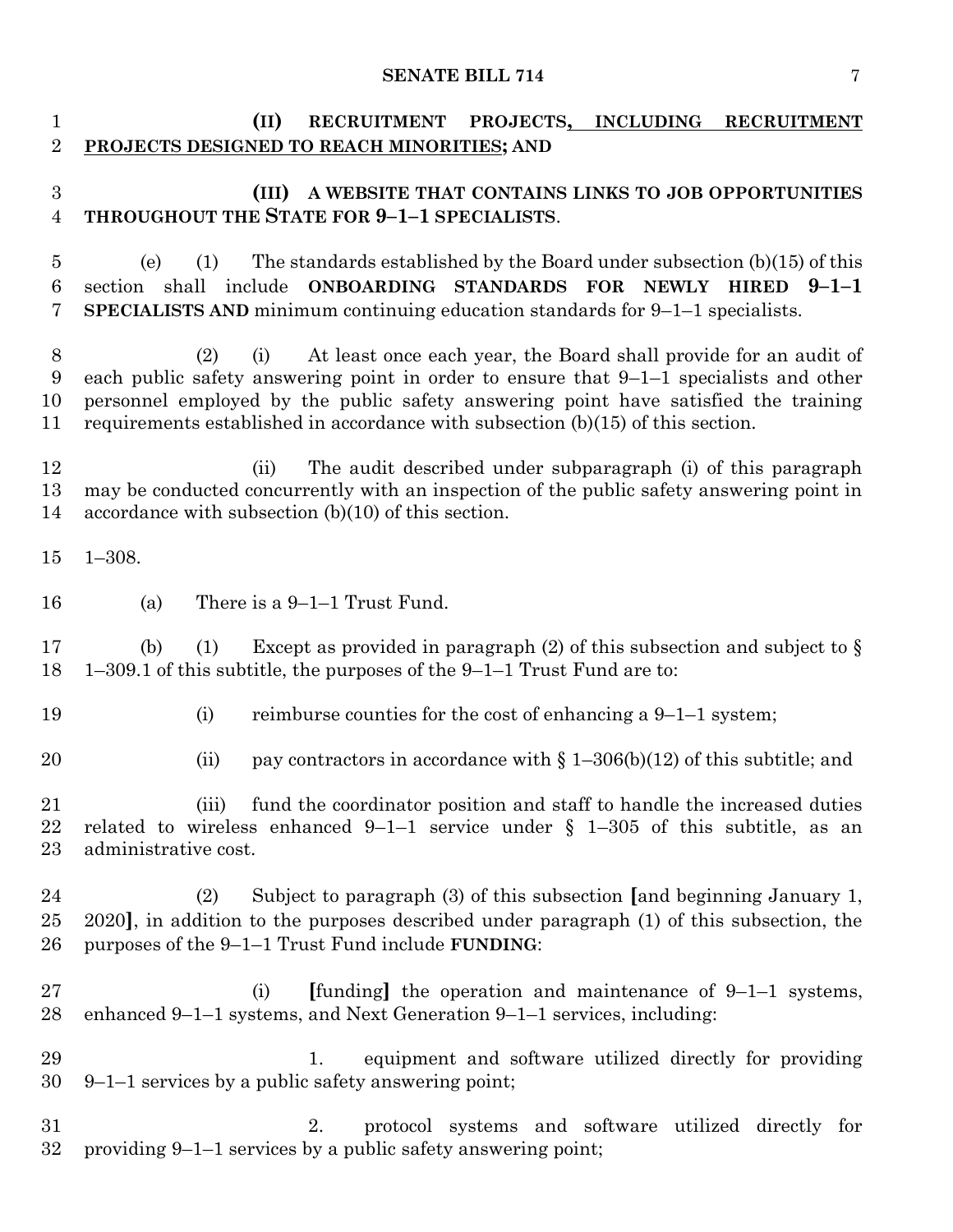3. interpretation services provided for a public safety answering point; 4. services provided for a public safety answering point to ensure improved access to individuals with disabilities and other individuals who use assistive technology; and 5. voice, data, and call log recorders utilized to capture information from 9–1–1 systems, enhanced 9–1–1 systems, and Next Generation 9–1–1 services; (ii) **[**funding**]** the operation and maintenance of 9–1–1 systems, enhanced 9–1–1 systems, and Next Generation 9–1–1 services connectivity and infrastructure equipment, including: 12 12 1. automatic number and location identification; and 2. Primary Rate Interface and Session Initiation Protocol trunking for 10–digit emergency and nonemergency lines; (iii) **[**funding**]** geographical information systems hardware, software, data development, and data management costs incurred for the effective operation of 9–1–1 systems, enhanced 9–1–1 systems, and Next Generation 9–1–1 services, including: 18 1. mapping equipment; 2. interfaces to computer–aided dispatch; and 3. geographical information systems base layer development and management; (iv) **[**funding**]** public safety answering point facilities costs, including access control, security systems, and standby power; (v) **[**funding**]** costs for public education materials; (vi) **[**funding**]** the training of county personnel working in or directly supporting a public safety answering point; (vii) **[**funding**]** the provision of tuition reimbursement for 9–1–1 specialists for educational programs related to the 9–1–1 specialist career field; **[**and**]** (viii) **[**funding**]** costs to maintain the cybersecurity of 9–1–1 systems, enhanced 9–1–1 systems, and Next Generation 9–1–1 services**; AND**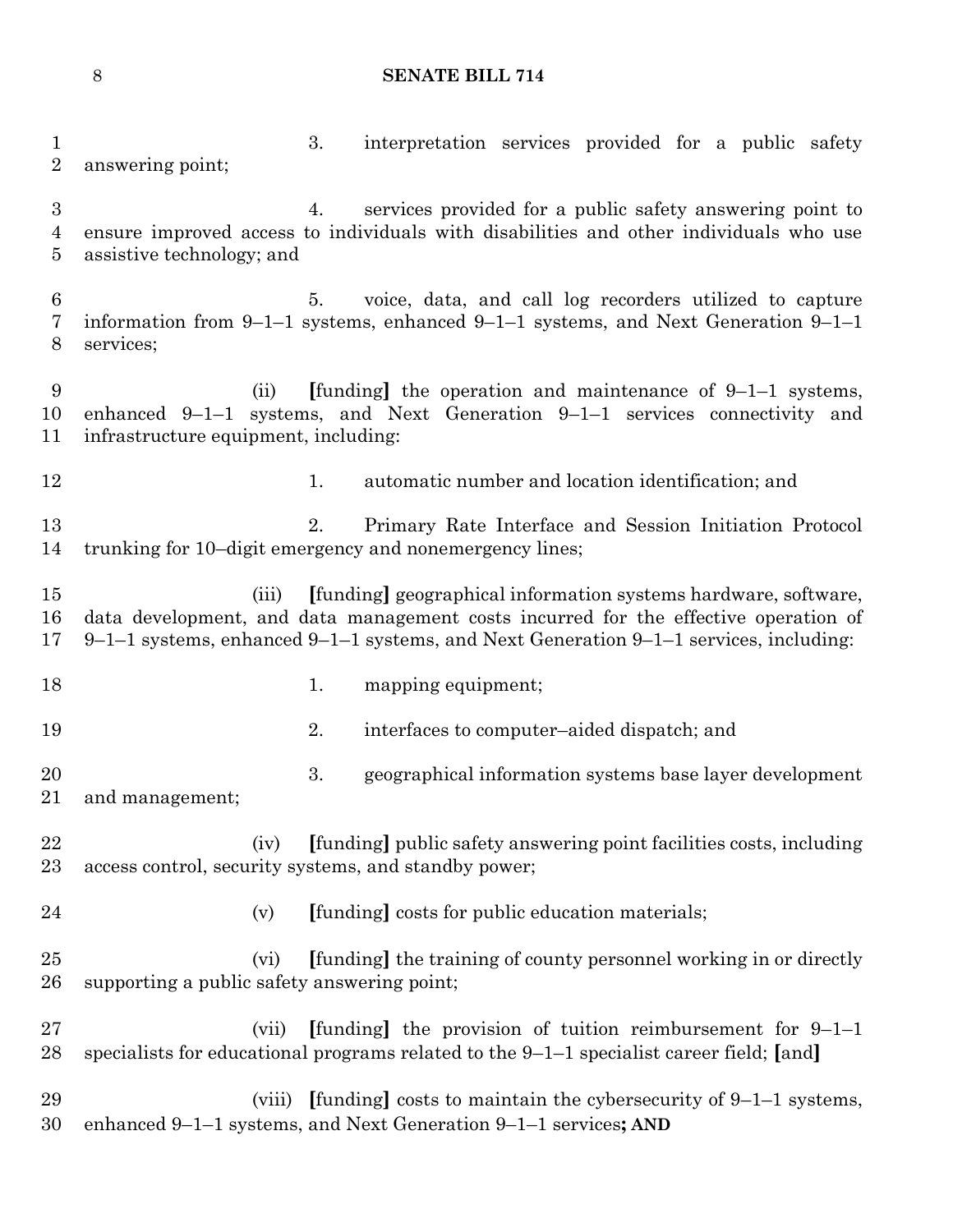**(IX) COSTS OF 9–1–1 SPECIALIST RECRUITMENT ACTIVITIES AS DESCRIBED IN § 1–306(B)(17) OF THIS SUBTITLE**. (3) Funding allocated in accordance with paragraph (2) of this subsection may not be utilized for**: (I)** the payment of the salary of public safety answering point personnel or county personnel**; OR (II) ANY PURPOSE ASSOCIATED WITH THE 9–8–8 SUICIDE PREVENTION HOTLINE**. 1–309. (c) (1) Money accruing to the 9–1–1 Trust Fund may be used as provided in this subsection. (2) Money collected from the State 9–1–1 fee may be used only to: 13 (i) pay the administrative costs chargeable to the 9–1–1 Trust Fund; 14 (ii) reimburse counties for the cost of enhancing a 9–1–1 system; 15 (iii) pay contractors in accordance with  $\S 1-306(b)(12)$  of this subtitle; and (iv) pay the costs associated with maintenance, operations, and 18 programs approved by the Board in accordance with  $\S$  1–308(b) of this subtitle. (3) Money collected from the county 9–1–1 fee may be used by the counties only for the maintenance and operation costs of the 9–1–1 system. 21 (4) Money collected from the prepaid wireless  $E 9-1-1$  fee shall be used as follows: 23 (i) 25% for the same purpose as the  $9-1-1$  fee under paragraph  $(2)$  of this subsection; and (ii) 75% for the same purpose as the county 9–1–1 fee under paragraph (3) of this subsection, prorated on the basis of the total fees collected in each county. (5) Money accruing to the 9–1–1 Trust Fund may not be used for**: (I)** the maintenance or operation of communications centers other than public safety answering points**; OR**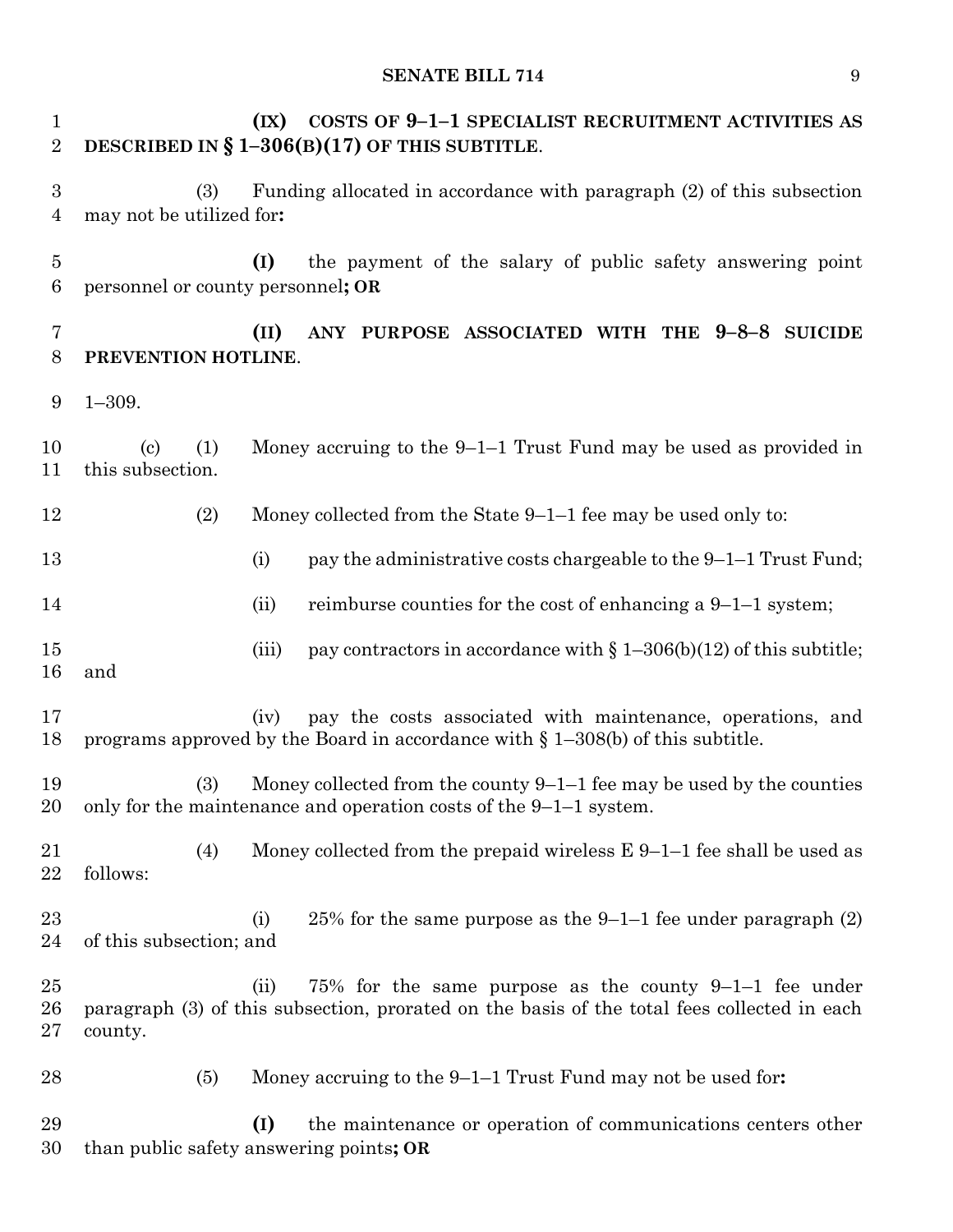**(II) ANY PURPOSE ASSOCIATED WITH THE 9–8–8 SUICIDE PREVENTION HOTLINE**.

1–312.

 (a) **(1)** During each county's fiscal year, the county may spend the amounts distributed to it from State 9–1–1 fee collections for the installation, enhancement, maintenance, and operation of a county or multicounty 9–1–1 system.

# **(2) A COUNTY MAY NOT SPEND THE AMOUNTS DISTRIBUTED TO IT FROM STATE 9–1–1 FEE COLLECTIONS FOR ANY PURPOSE ASSOCIATED WITH THE 9–8–8 SUICIDE PREVENTION HOTLINE.**

1–314.

(a) In this section, "multiple–line telephone system" means a system that:

 (1) consists of common control units, telephone sets, control hardware and software, and adjunct systems, including network and premises–based systems; and

 (2) is designed to aggregate more than one incoming voice communication channel for use by more than one telephone.

 (b) (1) Except as provided in paragraph (2) of this subsection, a person that installs or operates a multiple–line telephone system shall ensure that the system is connected to the public switched telephone network in such a way that when an individual using the system dials 9–1–1, the call connects to the public safety answering point without requiring the user to dial any other number or set of numbers.

 (2) A unit of the Executive Branch of State government shall comply with paragraph (1) of this subsection on the date that the multiple–line telephone system of the unit is next upgraded.

 (c) **(1)** Notwithstanding any other provision of this subtitle **AND EXCEPT AS PROVIDED IN PARAGRAPH (2) OF THIS SUBSECTION**, a **[**county**] COUNTY'S** or **[**municipality**] MUNICIPALITY'S DESIGNEE** shall be responsible for enforcing subsection (b) of this section.

 **(2) IN THE ABSENCE OF A COUNTY– OR MUNICIPALITY–DESIGNATED ENFORCEMENT UNIT, THE OFFICE OF THE STATE FIRE MARSHAL, INCLUDING THE STATE FIRE MARSHAL, AN ASSISTANT STATE FIRE MARSHAL, OR A SPECIAL ASSISTANT STATE FIRE MARSHAL, SHALL BE RESPONSIBLE FOR ENFORCING SUBSECTION (B) OF THIS SECTION.**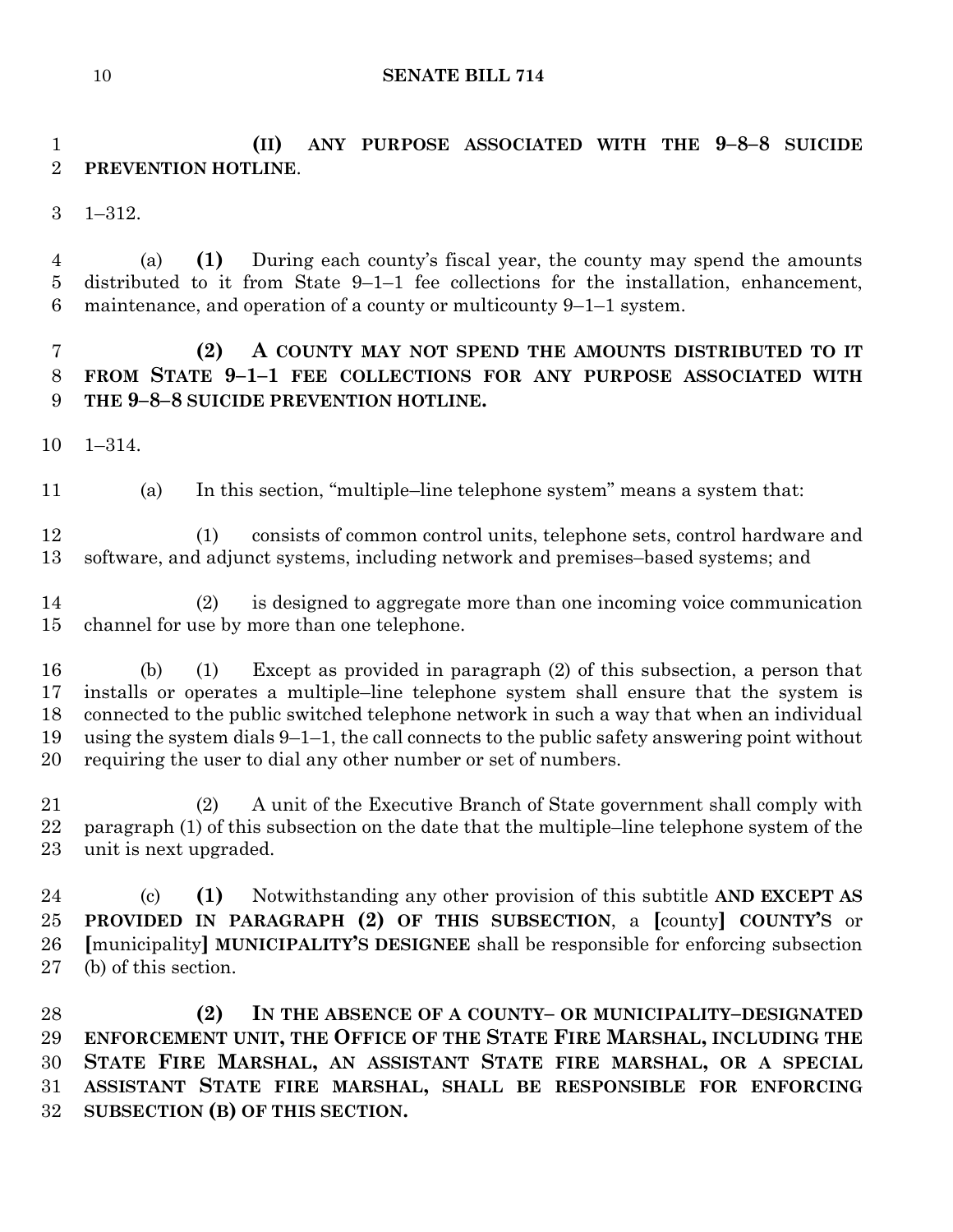(d) (1) Each county or municipality may set a fine or series of fines to be issued to a person that violates subsection (b) of this section.

 (2) Revenue collected under paragraph (1) of this subsection shall be returned to the county or municipality taking the enforcement action.

 (e) When a county submits a request for disbursements from the 9–1–1 Trust Fund in accordance with § 1–309 of this subtitle, the county shall submit to the Board a certification of the enforcement actions taken by the county under this section.

 SECTION 2. AND BE IT FURTHER ENACTED, That, to implement the change in composition of the Maryland 9–1–1 Board under § 1–305(b)(2) of the Public Safety Article, as enacted by Section 1 of this Act:

 (1) the terms of the members representing the emergency management services in the State serving on the Maryland 9–1–1 Board before the effective date of this Act shall terminate June 1, 2021; and

 (2) the Governor may reappoint a member of the Maryland 9–1–1 Board who served before the effective date of this Act in order to ensure a level of continuity within the membership of the Board.

 SECTION 3. AND BE IT FURTHER ENACTED, That the terms of the 11 initial members of the Maryland 9–1–1 Board provided for in § 1–305(b)(2) of the Public Safety Article, as enacted by Section 1 of this Act, shall expire as follows:

- (1) two members in 2021;
- (2) three members in 2022;
- (3) three members in 2023; and
- (4) three members in 2024.
- SECTION 4. AND BE IT FURTHER ENACTED, That:

25 (a) (1) The <del>Behavioral Health Administration in the Maryland Department of</del> 26 Health University System of Maryland, in consultation with the State Workers' Compensation Commission and the Maryland 9–1–1 Board, shall study the State's workers' compensation laws and the effects of job–related audible or visual trauma experienced by 9–1–1 specialists, as defined in § 1–301 of the Public Safety Article, for the purpose of determining:

 (i) whether audible or visual trauma, including trauma incurred through Next Generation 9–1–1 services, as defined in § 1–301 of the Public Safety Article, culminates in impaired mental wellness, emotional awareness, or cognitive function; and